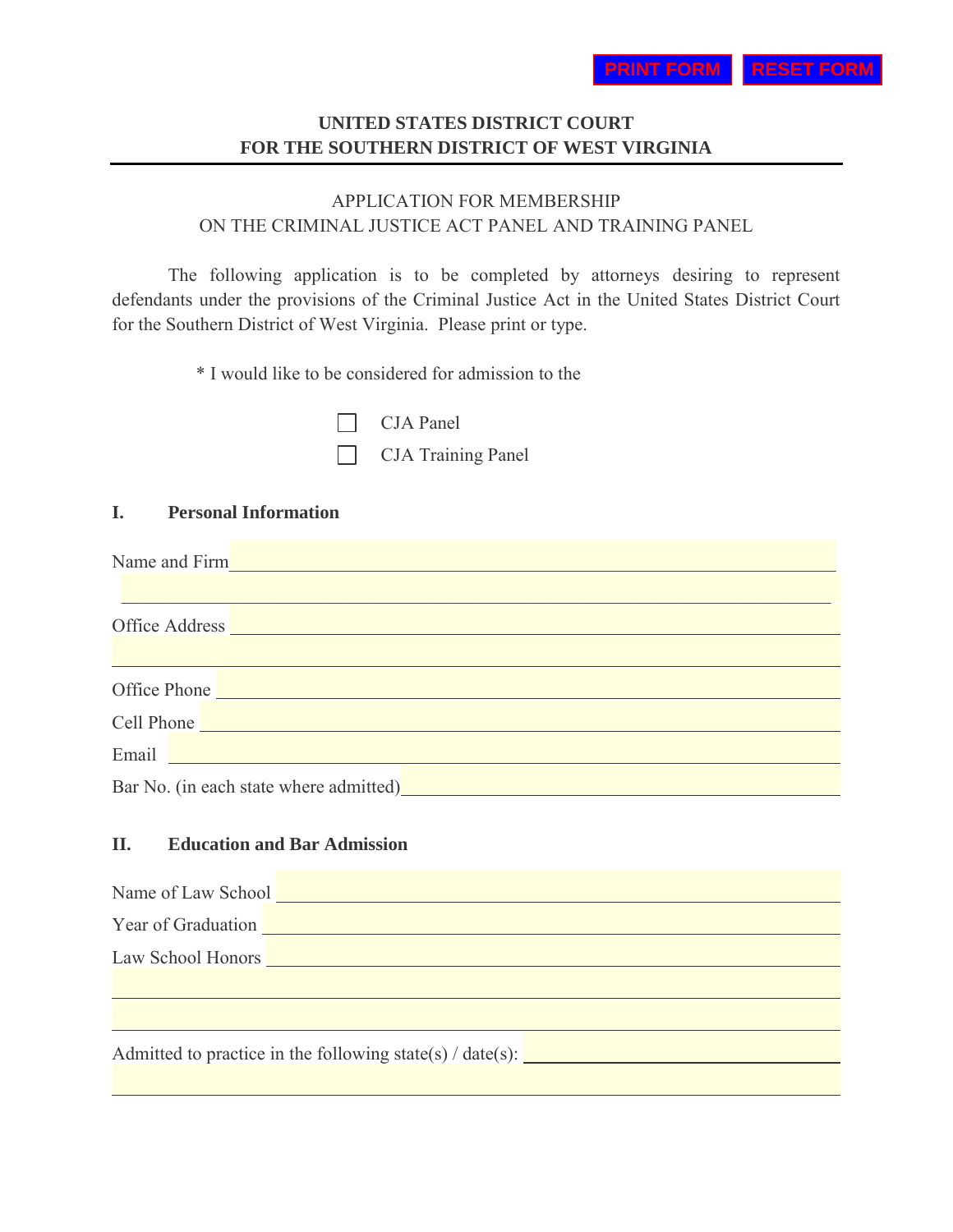Admitted to practice in the Southern District of West Virginia on Admitted to practice in the Court of Appeals for the Fourth Circuit (if applicable) on

#### **III. Disciplinary Actions**

Have you ever been disciplined (or are you subject of any pending disciplinary action) by the West Virginia Bar or the Bar of any other state?

Have you ever left the West Virginia Bar or the Bar of another state when you were not in good standing? The contract of the contract of the contract of the contract of the contract of the contract of the contract of the contract of the contract of the contract of the contract of the contract of the contract of the

Have you ever been refused admission to the West Virginia Bar or the Bar of any other state for disciplinary reasons?

### **IV. Background**

 $\overline{a}$ 

 $\overline{a}$ 

Please explain any education or experience that you believe would make you qualified to serve on the CJA Panel or Training Panel. *For CJA Panel applicants*, specifically note any federal court, criminal trial, federal law clerk, or complex civil litigation experience.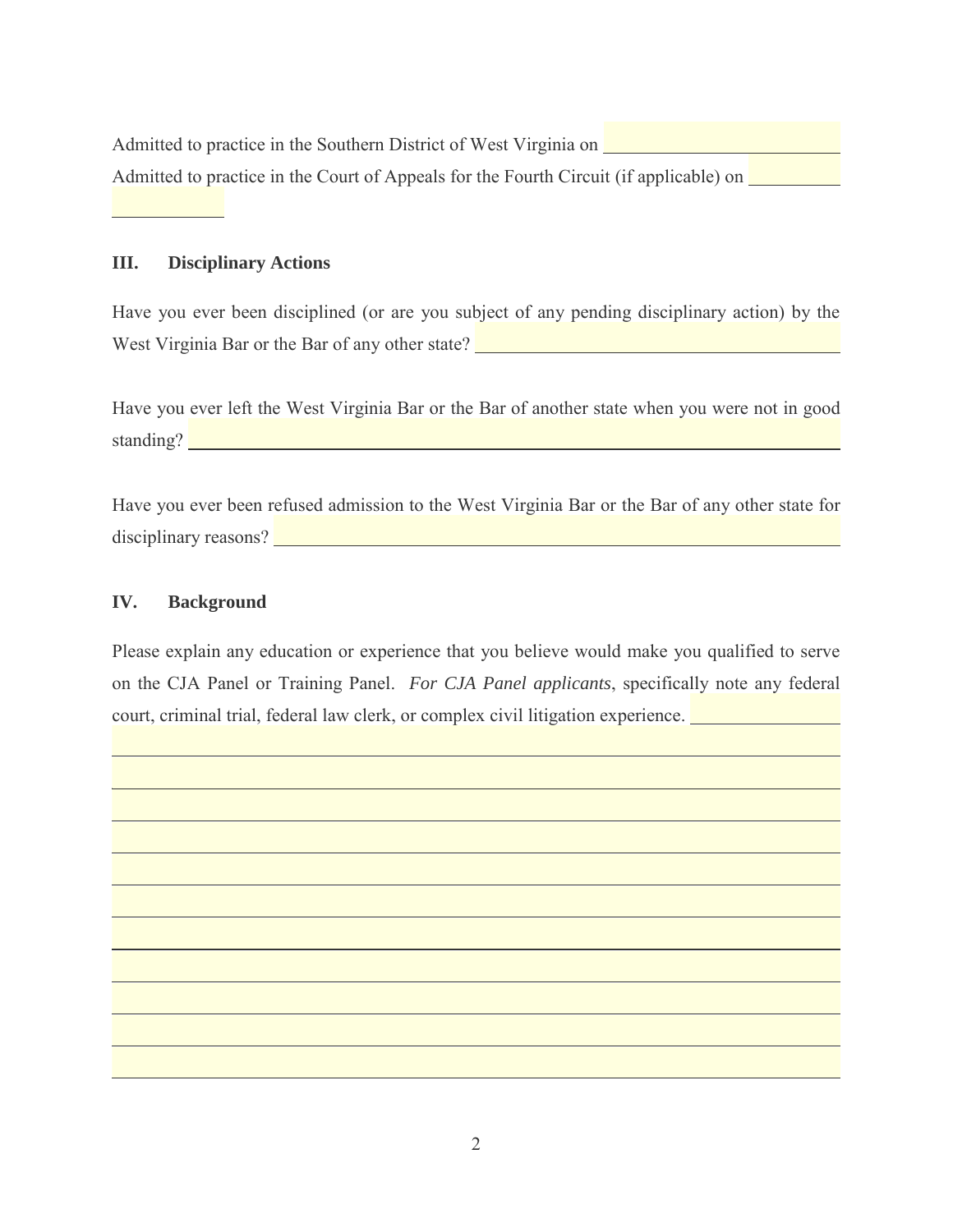Have you ever served on a West Virginia state court criminal appointment list? Please indicate the dates and applicable judge(s) and circuit(s):  $\boxed{\phantom{a}}$ 

Have you at any time been a member of the CJA Panel for this Court or any other court? If so, please include the court and dates:

֦

֦

 $\overline{a}$ 

 $\overline{a}$ 

Have you ever been removed or voluntarily resigned from any indigent defense panel (or removed from eligibility to receive appointments by any court) other than for reasons of relocation or rotation as part of the panel's regular procedures?

If so, describe the grounds given, if any, for the removal, and the reasons for the resignation. Personal, family or health reasons need not be described in detail.

Please explain your familiarity with the Federal Rules of Criminal Procedure, Federal Rules of Evidence, Bail Reform Act, and the United States Sentencing Guidelines.

 $\mathcal{L}_\mathcal{L} = \{ \mathcal{L}_\mathcal{L} = \{ \mathcal{L}_\mathcal{L} = \{ \mathcal{L}_\mathcal{L} = \{ \mathcal{L}_\mathcal{L} = \{ \mathcal{L}_\mathcal{L} = \{ \mathcal{L}_\mathcal{L} = \{ \mathcal{L}_\mathcal{L} = \{ \mathcal{L}_\mathcal{L} = \{ \mathcal{L}_\mathcal{L} = \{ \mathcal{L}_\mathcal{L} = \{ \mathcal{L}_\mathcal{L} = \{ \mathcal{L}_\mathcal{L} = \{ \mathcal{L}_\mathcal{L} = \{ \mathcal{L}_\mathcal{$ 

List any continuing legal education programs relating to criminal defense in which you have participated, either as a participant or lecturer, during the past three (3) years. Please indicate (a) whether the programs included a component on the United States Sentencing Guidelines, and (b) the entity that sponsored the program $(s)$ :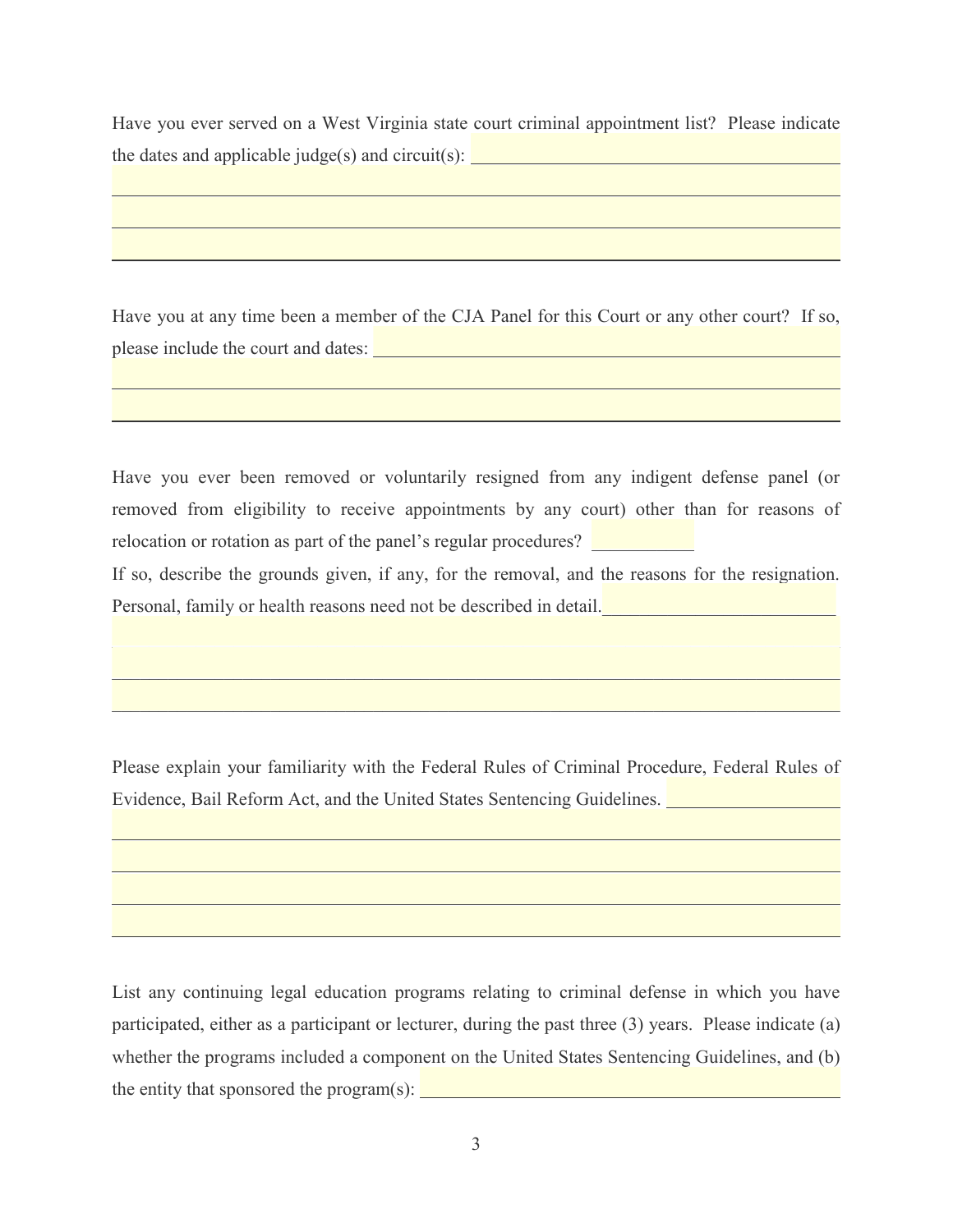Please describe the general nature of your current practice, please include any legal specialties or other skills you possess (fluent in second language etc.)\_\_\_\_\_\_\_\_\_\_\_\_\_\_\_\_\_\_\_\_\_\_\_\_\_\_\_\_\_\_\_\_

 $\mathcal{L}_\mathcal{L} = \{ \mathcal{L}_\mathcal{L} = \{ \mathcal{L}_\mathcal{L} = \{ \mathcal{L}_\mathcal{L} = \{ \mathcal{L}_\mathcal{L} = \{ \mathcal{L}_\mathcal{L} = \{ \mathcal{L}_\mathcal{L} = \{ \mathcal{L}_\mathcal{L} = \{ \mathcal{L}_\mathcal{L} = \{ \mathcal{L}_\mathcal{L} = \{ \mathcal{L}_\mathcal{L} = \{ \mathcal{L}_\mathcal{L} = \{ \mathcal{L}_\mathcal{L} = \{ \mathcal{L}_\mathcal{L} = \{ \mathcal{L}_\mathcal{$ 

 $\mathcal{L}_\text{max}$  , and the contribution of the contribution of the contribution of the contribution of the contribution of the contribution of the contribution of the contribution of the contribution of the contribution of t

 $\mathcal{L}_\mathcal{L} = \mathcal{L}_\mathcal{L} = \mathcal{L}_\mathcal{L} = \mathcal{L}_\mathcal{L} = \mathcal{L}_\mathcal{L} = \mathcal{L}_\mathcal{L} = \mathcal{L}_\mathcal{L} = \mathcal{L}_\mathcal{L} = \mathcal{L}_\mathcal{L} = \mathcal{L}_\mathcal{L} = \mathcal{L}_\mathcal{L} = \mathcal{L}_\mathcal{L} = \mathcal{L}_\mathcal{L} = \mathcal{L}_\mathcal{L} = \mathcal{L}_\mathcal{L} = \mathcal{L}_\mathcal{L} = \mathcal{L}_\mathcal{L}$ 

 $\overline{a}$ 

For current CJA Training Panel members applying for membership on the CJA Panel, please specify the number of federal criminal defense cases that you participated in as a member of the Training Panel and generally describe what tasks (client visits, legal research, drafting pleadings etc.) you participated in and what court proceedings you participated in/attended. Attach additional sheets if necessary.

 $\mathcal{L}_\mathcal{L} = \mathcal{L}_\mathcal{L} = \mathcal{L}_\mathcal{L} = \mathcal{L}_\mathcal{L} = \mathcal{L}_\mathcal{L} = \mathcal{L}_\mathcal{L} = \mathcal{L}_\mathcal{L} = \mathcal{L}_\mathcal{L} = \mathcal{L}_\mathcal{L} = \mathcal{L}_\mathcal{L} = \mathcal{L}_\mathcal{L} = \mathcal{L}_\mathcal{L} = \mathcal{L}_\mathcal{L} = \mathcal{L}_\mathcal{L} = \mathcal{L}_\mathcal{L} = \mathcal{L}_\mathcal{L} = \mathcal{L}_\mathcal{L}$ 

 $\mathcal{L}_\text{G} = \{ \mathcal{L}_\text{G} = \{ \mathcal{L}_\text{G} = \{ \mathcal{L}_\text{G} = \{ \mathcal{L}_\text{G} = \{ \mathcal{L}_\text{G} = \{ \mathcal{L}_\text{G} = \{ \mathcal{L}_\text{G} = \{ \mathcal{L}_\text{G} = \{ \mathcal{L}_\text{G} = \{ \mathcal{L}_\text{G} = \{ \mathcal{L}_\text{G} = \{ \mathcal{L}_\text{G} = \{ \mathcal{L}_\text{G} = \{ \mathcal{L}_\text{G} = \{ \mathcal{L}_\text{G$ 

 $\mathcal{L}_\text{max}$  , and the contribution of the contribution of the contribution of the contribution of the contribution of the contribution of the contribution of the contribution of the contribution of the contribution of t

 $\mathcal{L}_\mathcal{L} = \{ \mathcal{L}_\mathcal{L} = \{ \mathcal{L}_\mathcal{L} = \{ \mathcal{L}_\mathcal{L} = \{ \mathcal{L}_\mathcal{L} = \{ \mathcal{L}_\mathcal{L} = \{ \mathcal{L}_\mathcal{L} = \{ \mathcal{L}_\mathcal{L} = \{ \mathcal{L}_\mathcal{L} = \{ \mathcal{L}_\mathcal{L} = \{ \mathcal{L}_\mathcal{L} = \{ \mathcal{L}_\mathcal{L} = \{ \mathcal{L}_\mathcal{L} = \{ \mathcal{L}_\mathcal{L} = \{ \mathcal{L}_\mathcal{$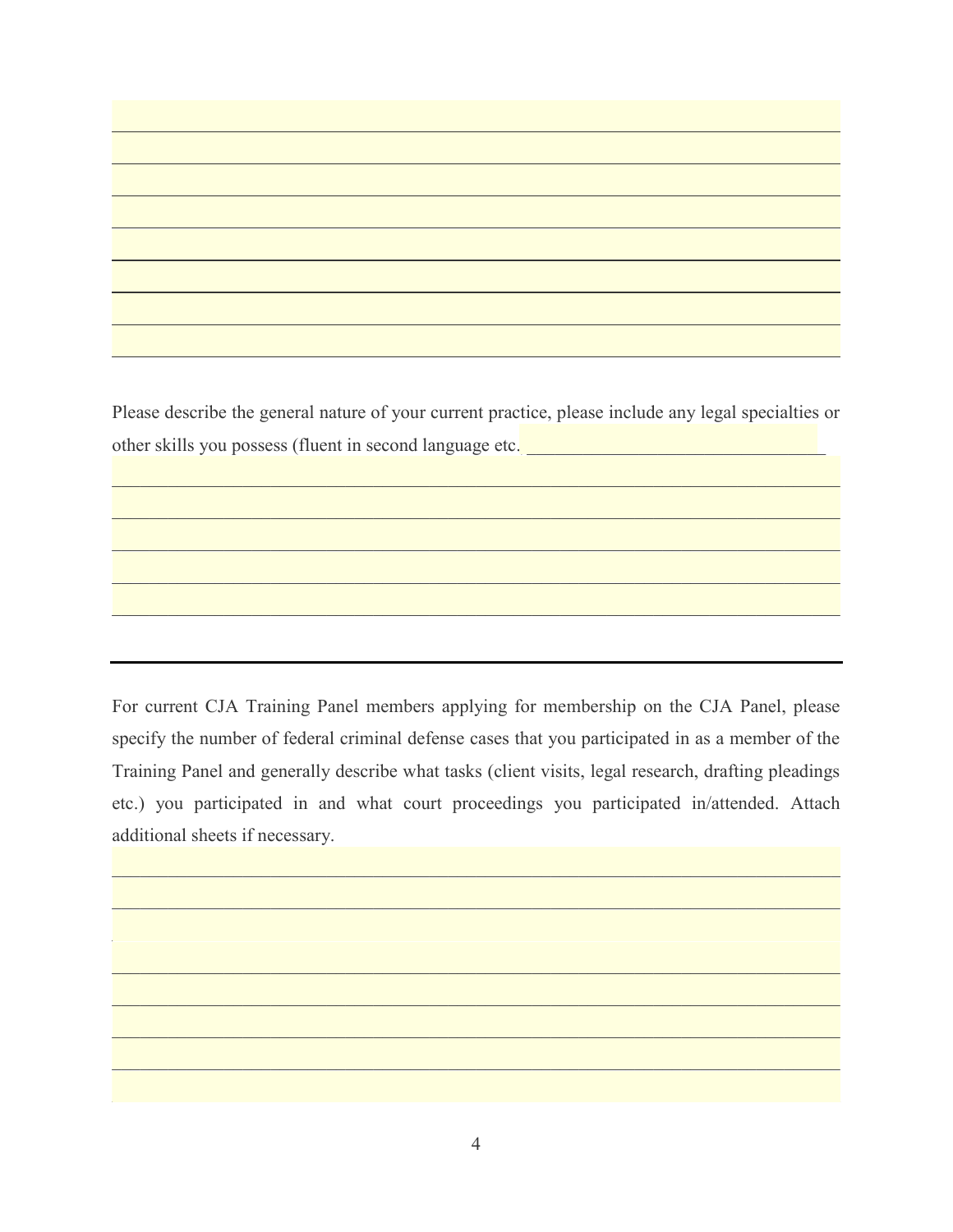## **V. References**

Please list the names and telephone numbers of three (3) professional references, who must be judges and/or practicing attorneys in good standing with the West Virginia State Bar.

| <b>Name</b> | Telephone Number |
|-------------|------------------|
|             |                  |
|             |                  |
|             |                  |

## **VI. Panel Preferences**

1. *Mentoring preference* (Optional): Do you know someone who is on the CJA Panel and/or who does retained federal criminal work whom you would like to use as a mentor?

| (1) | Name                                                                                                                                                                                                                           |  |
|-----|--------------------------------------------------------------------------------------------------------------------------------------------------------------------------------------------------------------------------------|--|
|     | Contact info the contract of the contract of the contract of the contract of the contract of the contract of the contract of the contract of the contract of the contract of the contract of the contract of the contract of t |  |
| (2) | Name Name and the second contract of the second contract of the second contract of the second contract of the second contract of the second contract of the second contract of the second contract of the second contract of t |  |
|     | Contact info                                                                                                                                                                                                                   |  |
| (3) | Name                                                                                                                                                                                                                           |  |
|     | Contact info                                                                                                                                                                                                                   |  |

2. *Points of Holding Court*. Please indicate on which list(s) you would like to serve. (This means that you are willing to take cases originating in the indicated points of holding court.)

| Charleston  | Huntington |
|-------------|------------|
| Beckley     | Bluefield  |
| Parkersburg |            |